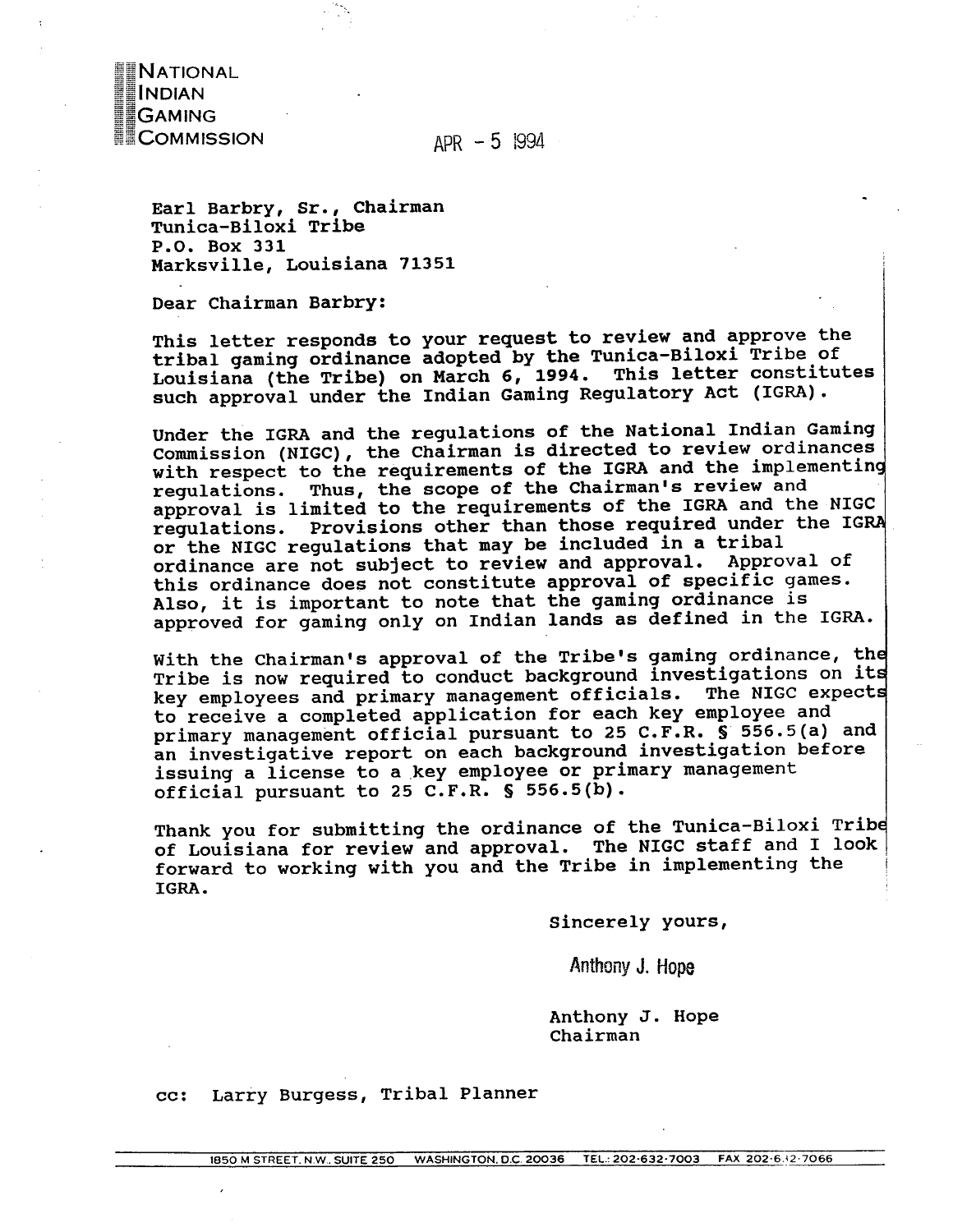# **TUNICA-BILOXI INDIANS OF LOUISIANA RESOLUTION**  $#$  **06-94**

#### **A RESOLUTION TO ENACT THE TUNINCA-BILOXI GAMING CODES ORDINANCE.**

**WHEREAS, the Tunica-Biloxi Tribe is <sup>a</sup> sovereign Indian Nation, and by Article IX of its Charter of October 26, 1974, has constituted the Tribal Council to be its governing body; and**

**WHEREAS, by Article XIII of the Charter, the Tribal Council is empowered to manage and supervise the economic development of the Tribe, its members and their families; and**

**WHEREAS, pursuant to the Indian Gaming Regulatory Act of 1988, the Tribal Council has entered into a contract with Grand Casinos, Inc., of Minnesota, and has further made <sup>a</sup> compact with the State of Louisiana to provide for the economic well-being of the Tribe by casino gambling; and**

**WHEREAS, by Section 11 of the Indian Gaming Act, 25 U.S.C. 2710, the Tribal Council is required to adopt <sup>a</sup> gaming ordinance, to be approved by the Chairman of the National Indian Gaming Commission;**

**IT IS THEREFORE RESOLVED by the Tribal Council that the Tunica-Biloxi Gaming Code be hereby enacted, in obedience to the requirement of section 11 of the Indian Gaming Regulatory Act, and that any and all previous ordinances and resolutions are hereby repealed. Resolution 15-89 - July 2, 1989, 1289 March 18, 1989.**

**IT IS FURTHER RESOLVED that the Chairman of the Tribal Council be authorized to transmit the Tunica-Biloxi Gaming Code to the Chairman of the National Indian Gaming Commission for his approval under section 11 of the Indian Gaming Regulatory Act.**

**IT IS FURTHER RESOLVED that the Chairman of the Tribal Council take all necessary steps to ensure that the Tunica-Biloxi Gaming Code is approved by the Chairman of the National Indian Gaming Commission, and that copies of the Tunica-Biloxi Gaming Code be transmitted to all other federal and state officials, and to officers of Grand Casinos, Inc.**

**IT IS FURTHER RESOLVED that the Chairman, be and hereby is designated as agent for service of process, and as official recipient of <sup>a</sup> written communication reflecting the gaming activities of the Tribe, and that the agents address is P.O. Box 331, Marksville Louisiana, 71351, and the agents official domicile is at the Tribal Community center.**



 $\mathcal{U}$  $\overline{O}$  $\mathcal{O}$ 

00-955016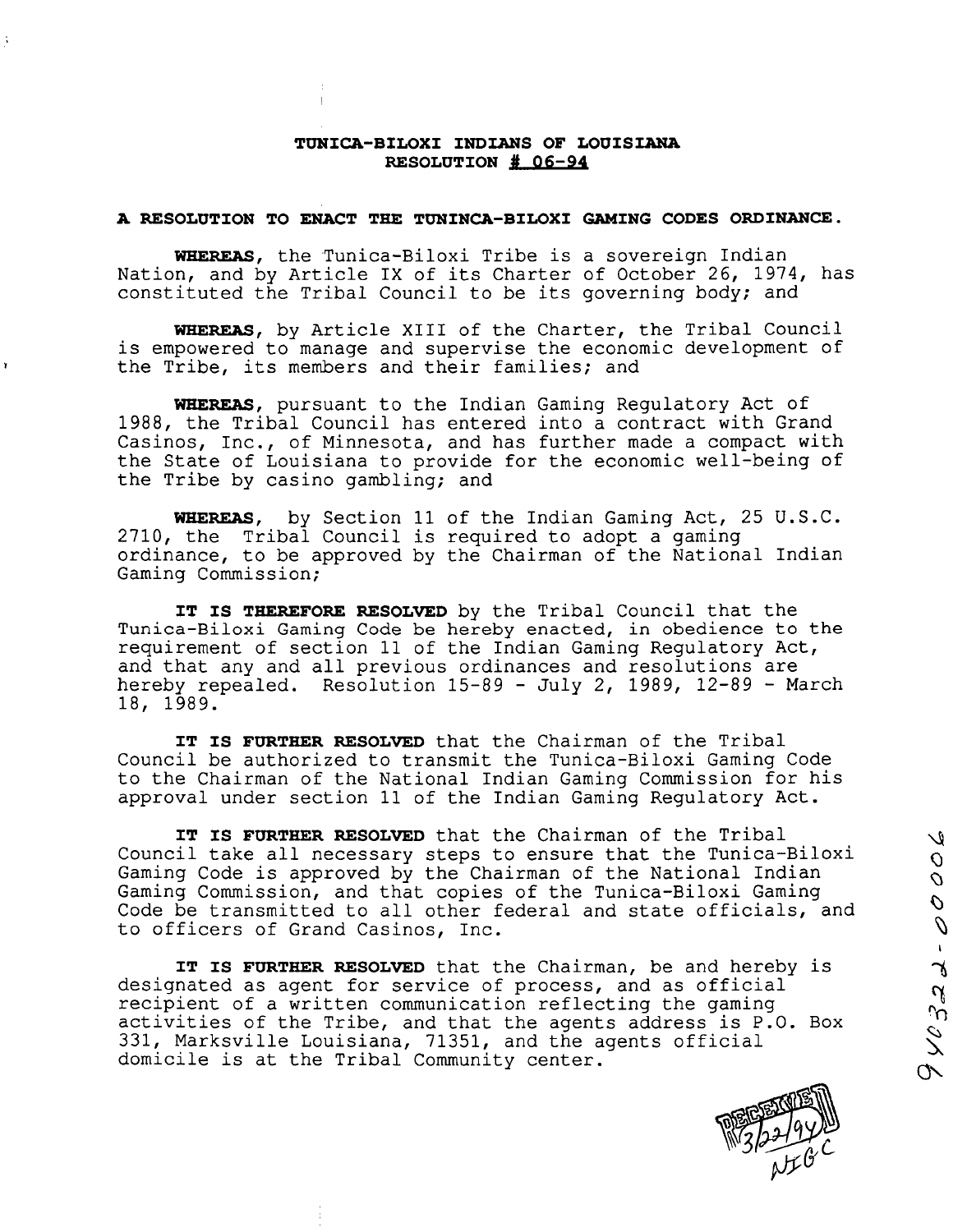# **CERTIFICATION**

**I, the undersigned, as Secretary-Treasure of the Tunica-Biloxi Indians of Louisiana, certify that the Tribal Council of said Tribe is composed of \_\_\_\_\_\_\_\_\_\_ members, of whom \_\_\_\_\_\_\_\_\_\_ constituting a quorum were present at <sup>a</sup> COUNCIL meeting thereof, duly called, noticed, convened, and held this 6TH day of ~J(Cfl 1994; and that the foregoing Resolution was** duly **ADOPTED** by a vote of **\_\_\_\_\_\_\_** members in favor, **<sup>0</sup> opposed, and <sup>o</sup> abstaining.**

**Dated this 6Th day of ~cii , 1994.**

**ATTEST:**

Caff Bail of

TREASURER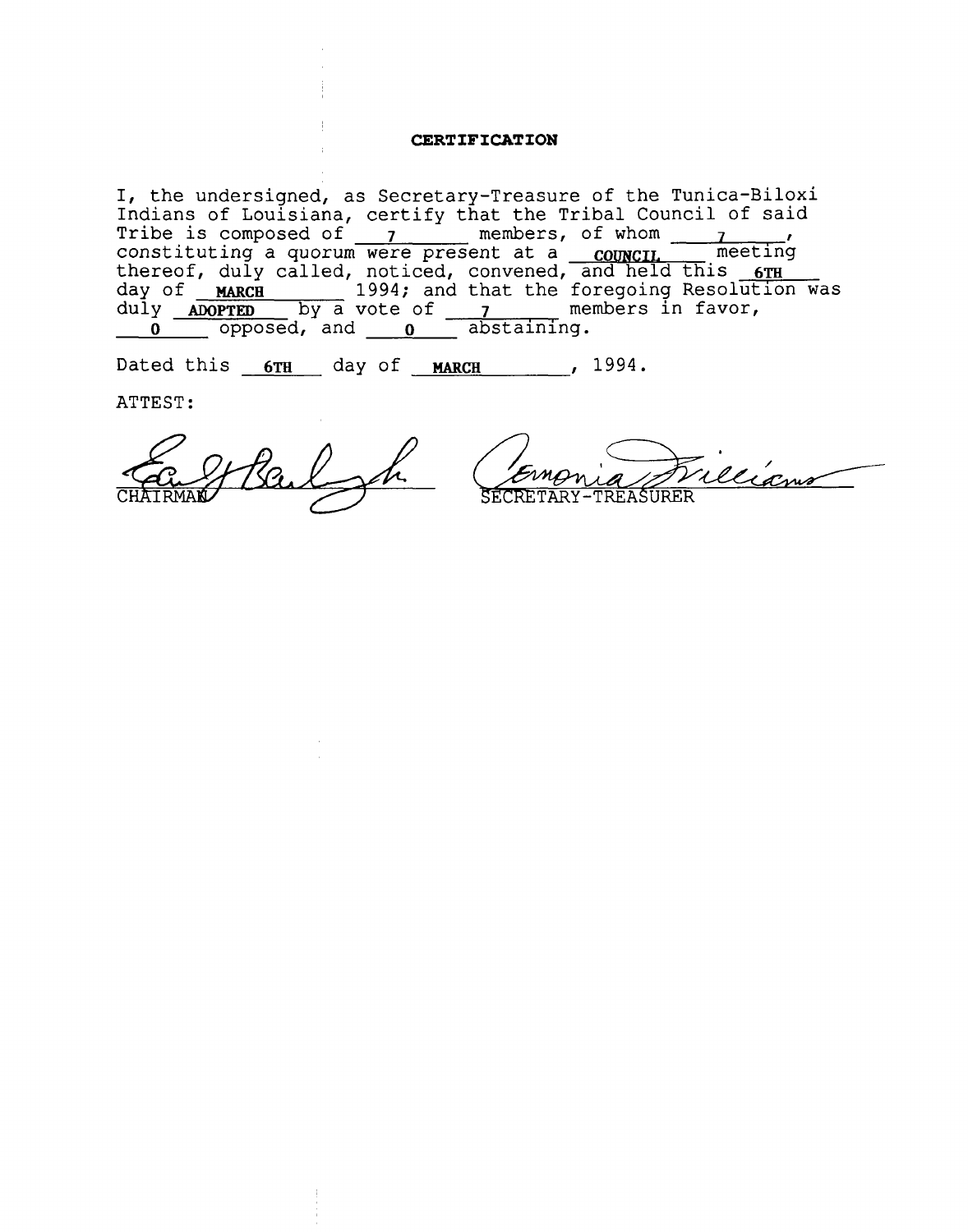#### **TUNICA-BILOXI GAMING CODE**

#### **Article 1. Purpose**

**The Tunica-Biloxi Tribal Council, (hereinafter the Tribe), empowered by the Tribes Charter of October 26, 1974, to enact ordinances, resolutions, and other forms of legislation, hereby enacts this Code in order to set the terms for class III gaming operations on tribal lands.**

## **Article 2. Authorization**

**Class III gaming as defined in Section 4(8) of the Indian Gaming Regulatory Act, P.L. 100-447 25 U.S.C. Section 2703(8) and by the regulations promulgated by the National Indian Gaming Commission at 25 C.F.R. Section 502.3 (as published in the Federal register at 57 Federal Register 1238212393, April 1992) is hereby authorized.**

#### **ARTICLE 3. Ownership**

**The Tribe shall have the sole propriety interest in and responsibility for the conduct of any gaming operation authorized by this Gaming Code.**

**Article 4. Use of Gaming Revenue**

- **A. Net revenues from class III gaming shall be used only for the following purposes: to fund tribal government operations and members; promote tribal economic development; donate to charitable organizations; or help fund operations of local government agencies.**
- **B. The Tribe has elected to make Per Capital payments to Tribal members which plan has been approved under 25 U.S.C. of 2710 (b) (3)**

# **Article 5. Audit**

- **A. The Tribe shall cause to be conducted annually an independent audit of gaming operations and shall submit the resulting audit reports to the national Indian Gaming Commission.**
- **B. All gaming related contracts that result in the purchase of supplies, services, or concessions in excess of \$25,000.00 annually, except contracts for professional legal and accounting services, shall be specifically included within the scope of the audit that is described in subsection A, above.**

**Article 6. Protection of the Environment and Public Health And Safety**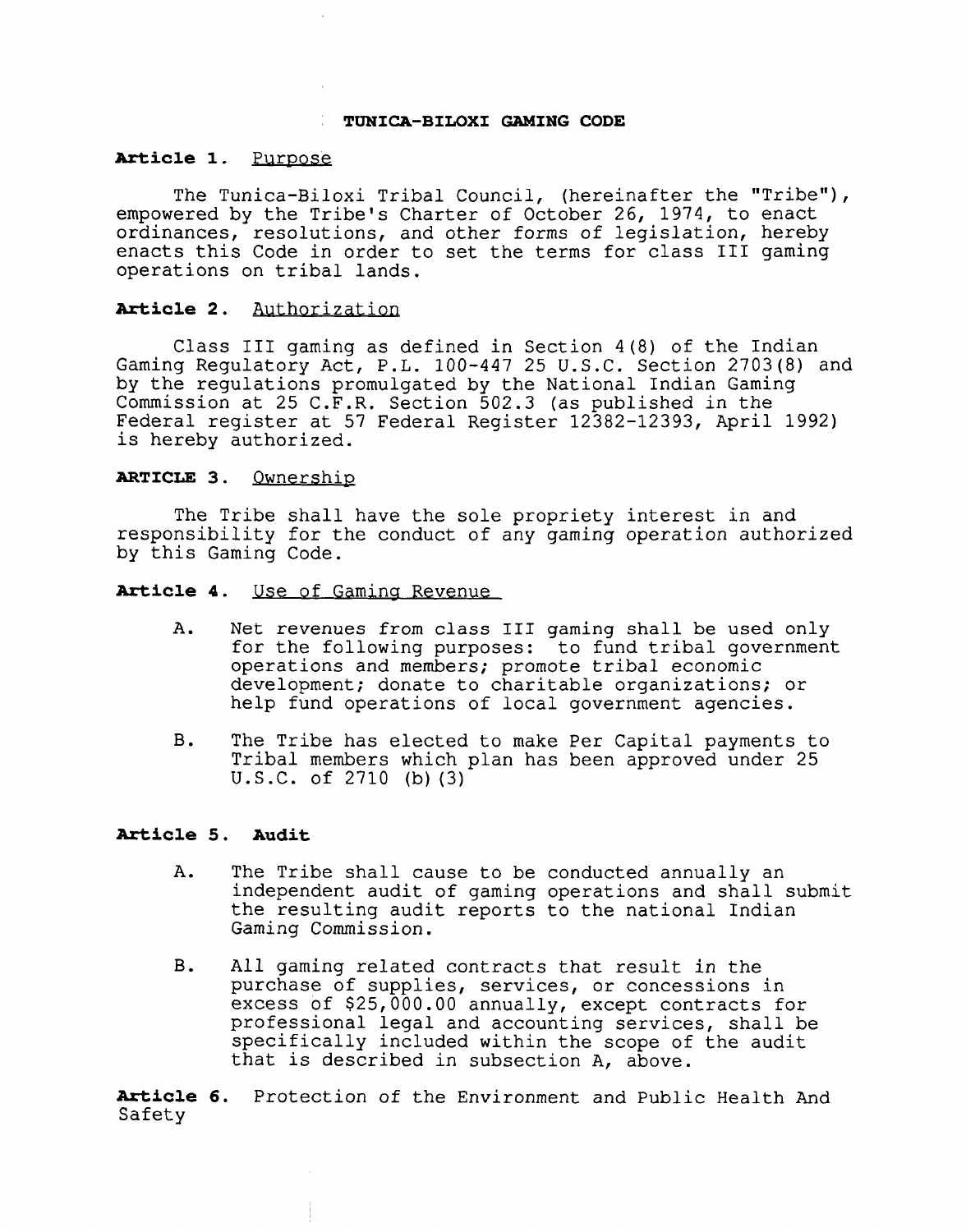**Class III gaming facilities shall be constructed, maintained and operated in <sup>a</sup> manner that adequately protects the environment and the public health and safety.**

**Article 7. Licenses for Key Employees and Primary Management Officials**

**The Tribe shall ensure that the policies and procedures set out in this section are implemented with respect to key employees and primary management officials employed at any class 111 gaming enterprises operated on Indian lands:**

## **A. Definitions**

**For purposes of this section, the following definitions apply:**

### **1. Key employee means**

- **(a) A person who performs one or more of the following functions:**
	- **(1) Bingo caller;**
	- **(2) Counting room supervisor**
	- **(3) Chief of security**
	- **(4) Custodian of gaming supplies or cash**
	- **(5) Floor Manager**
	- **(6) Pit boss;**
	- **(7) Dealer;**
	- **(8) Croupier;**
	- **(9) Approver of credit; or**
	- **(10) Custodian of gambling devices including persons with access to cash and accounting records within such devices;**
- **(b) If not otherwise included, any other person whose total cash compensation is in excess of \$50,000 per year; or**
- **(c) If not otherwise included, the four most highly compensated persons in the gaming operation.**

## **B. ~pplication Forms**

**1. The following notice shall be placed on the application form for <sup>a</sup> key employee or <sup>a</sup> primary management official before that form is filled out by an applicant:**

**In compliance with the Privacy Act of 1974, the following information is provided: Solicitation of the information on this form is authorized by 25 U.S.. 2701 et seq, The purpose of the requested information is to determine the eligibility of individuals to be employed**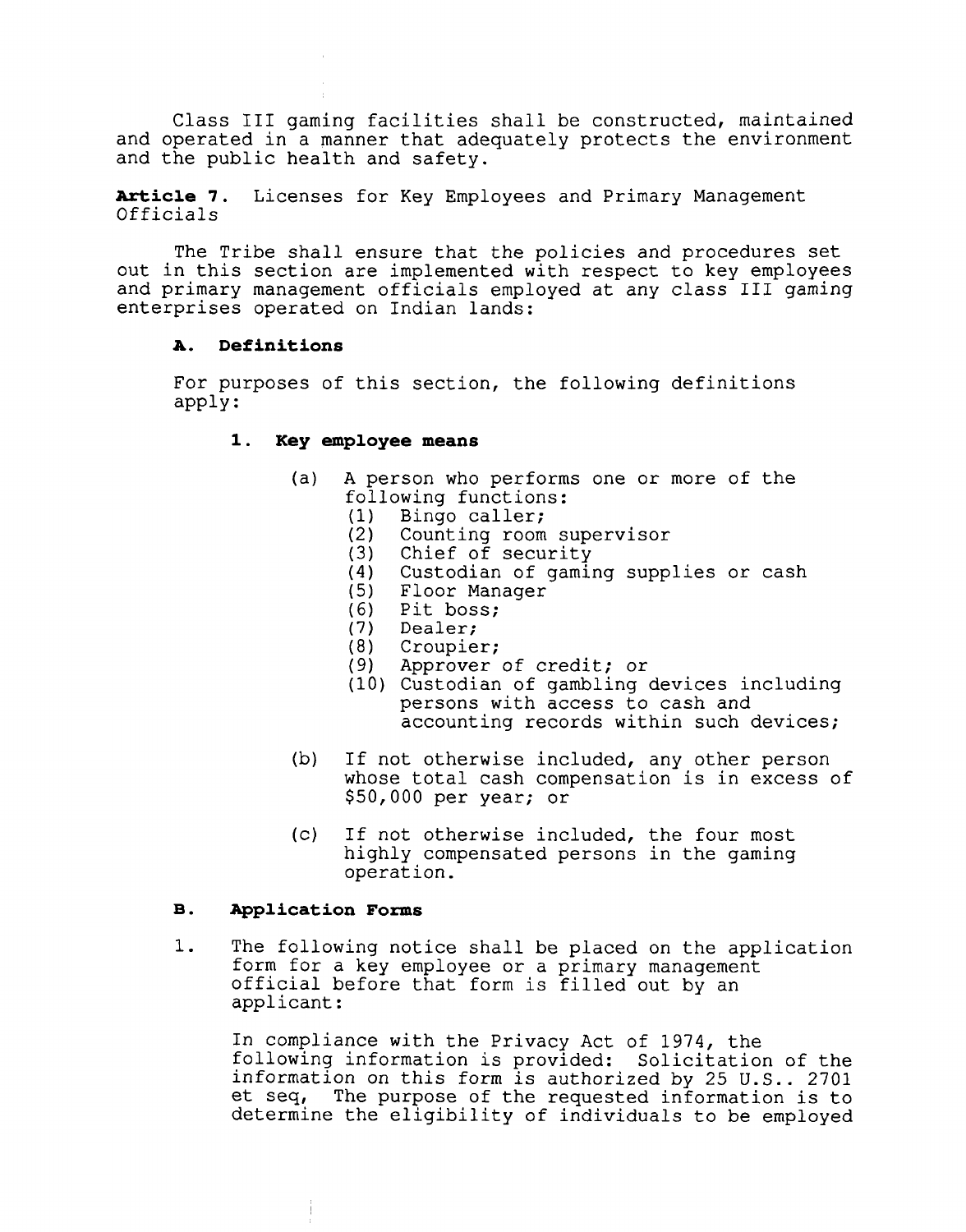**in <sup>a</sup> gaming operation. The information will be used by National Indian gaming Commission members and staff who have need for the information in the performance of their official duties. The information may be disclosed to appropriate Federal, Tribal, State, local, or foreign law enforcement and regulatory agencies when relevant to civil, criminal or regulatory investigations or prosecutions or when pursuant to a requirement by <sup>a</sup> tribe or the National Indian Gaming Commission in connection with the hiring or firing of an employee, the issuance or revocation of <sup>a</sup> gaming license, or investigations of activities while associated with <sup>a</sup> tribe or <sup>a</sup> gaming operation. Failure to consent to the disclosures indicated in this notice will result in <sup>a</sup> tribes being unable to hire you in <sup>a</sup> primary management official or key employee position.**

**The disclosure of your Social Security Number (SSN) is voluntary. However, failure to supply <sup>a</sup> SSN may result in errors in processing your application.**

- **2. Existing key employees and primary management officials shall be noted in writing that they shall either:**
	- **a. Complete <sup>a</sup> new application form that contains <sup>a</sup> Privacy Act notice; or**
	- **b. Sign a statement that contains the Privacy Act notice and consent to the routine uses described in that notice.**
- **3. The following notice shall be placed on the application form for <sup>a</sup> key employee or <sup>a</sup> primary official before that form is filled out by an applicant.**

**A false statement on any part of your application may be grounds for not hiring you, or for firing you after you begin work. Also, you may be punished by fine or imprisonment. (U.S. Code, title 18, section 1001.)**

- **4. The Tribe shall notify in writing existing key employees and primary management officials that they shall either;**
	- **a. Complete a new application form that contains a notice regarding false statements; or**
	- **b. Sign a statement that contains the notice regarding false statements.**
- **C. Background Investigations**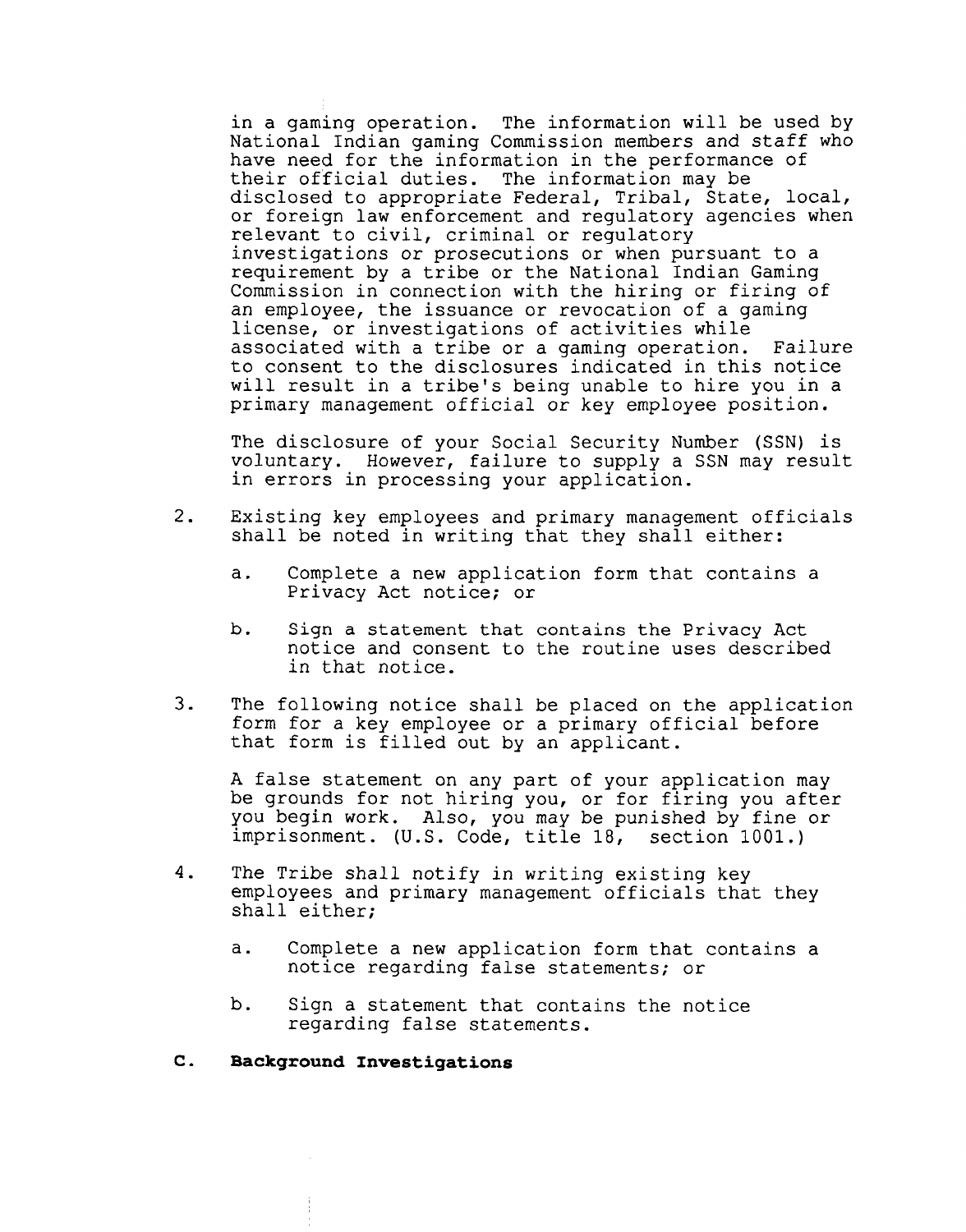- **1. The Tribe shall request from each primary management official and from each key employees all of the following information:**
	- **a. Full name, other names used (oral or written), social security number(s), birth date, place of birth), citizenship, gender, all languages (spoken or written);**
	- **b. Currently and for the previous <sup>5</sup> years: business and employment positions held, ownership interests in those businesses, business and residence addresses, and drivers license numbers;**
	- **c. The names and current addresses of at least three personal references, including one personal reference who was acquainted with the applicant during each period of residence listed under paragraph (1) (b) of this section;**
	- **d. Current business and residence telephone numbers;**
	- **e. A description of any existing and previous business relationships with Indian tribes, including ownership interests in those businesses;**
	- **f. A description of any existing and previous business relationships with the gaming industry generally, including ownership interests in those businesses;**
	- **g. The name and address of any licensing or regulatory agency with which the person has filed an application for <sup>a</sup> license or permit related to gaming, whether or not such license or permit was granted;**
	- **h. For each felony for which there is an ongoing prosecution or a conviction, the charge, the name and address of the court involved, and the date and disposition if any;**
	- **i. For each misdemeanor conviction or ongoing misdemeanor prosecution (excluding minor traffic violations), within <sup>10</sup> years of the date of the application, the name and address of the court involved and the date and disposition;**
	- **j. For each criminal charge (excluding minor traffic charges), whether or not there is <sup>a</sup> conviction, if such criminal charge is within <sup>10</sup> years of the date of the application and is not otherwise listed pursuant to paragraph (1) (h) or (1) (i) of**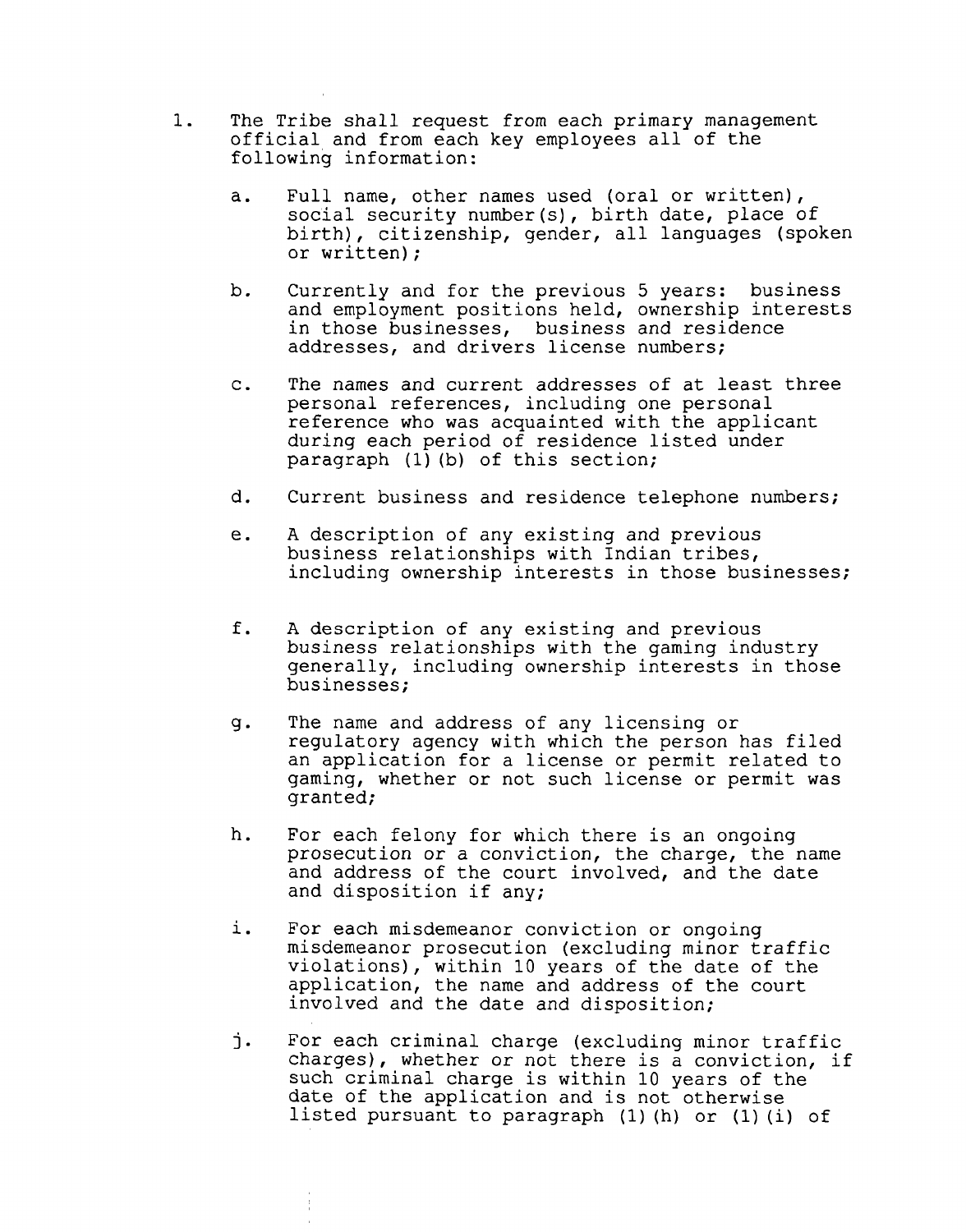**this section, the criminal charge, the name and address of the court involved and the date and disposition;**

- **k. The~ name and address of any licensing or regulatory agency with which the person has filed an application for an occupational license or permit, whether or not such license or permit was granted;**
- **1. A current photograph;**
- **m. any other information the Tribe deems relevant; and**
- **n. Fingerprints consistent with procedures adopted by the Tribe according to 25 C.F.R. 522.2(h).**
- **2. The Tribe shall conduct an investigation sufficient to make a determination under subsection D. below. In conducting <sup>a</sup> background investigation, the Tribe or its agent shall promise to keep confidential the identity of each person interviewed in the course of the investigation.**

# **D. Eligibility Determination**

 $\begin{array}{c} \hline \end{array}$ 

**The Tribe shall review <sup>a</sup> persons prior activities, criminal record, if any, and reputation, habits and associations to make a finding concerning the eligibility of a key employee or primary management official for employment in <sup>a</sup> gaming operation. If the Tribe determines that employment of the person poses <sup>a</sup> threat to the public interest or to the effective regulation of gaming, or creates or enhances dangers of unsuitable, unfair, or illegal practices and methods and activities in the conduct of gaming, a tribal gaming operation shall not employ that person in a key employee or primary management official position.**

# **E. Procedures for Forwarding applications and Reports for Key Employees and Primary Management Officials to the National Indian Gaming Commission.**

- **1. When <sup>a</sup> key employee or primary management official begins work at <sup>a</sup> gaming operation authorized by this ordinance, the Tribe shall forward to the National Indian Gaming Commission <sup>a</sup> completed application for employment and conduct the background investigation and make the determination referred to in subsection D of this section.**
- **2. This Tribe shall forward the report referred to in subsection F of this section to the National Indian**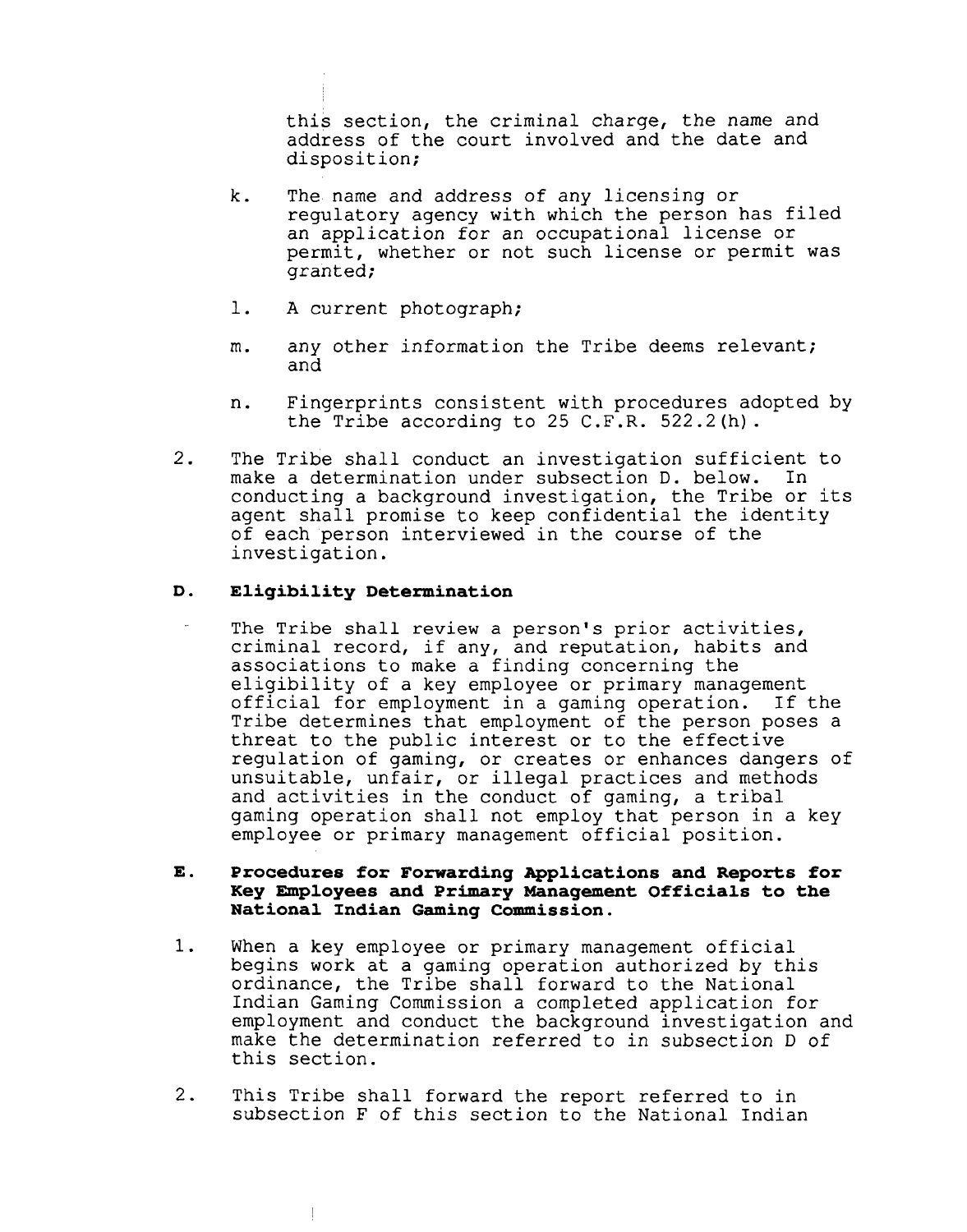**Gaming Commission within 60 days after an employee begins work or within <sup>60</sup> days of the approval of this ordinance by the Chairman of the National Indian Gaming Cominiss ion.**

**3. The gaming operation shall not employ as a key employee or primary management official <sup>a</sup> person who does not have <sup>a</sup> license after 90 days.**

# **F. Report to the National Indian Gaming Commission**

- **1. Pursuant to the procedures set out in subsection E of this section, the Tribe shall prepare and forward to the National Indian Gaming Commission an investigative report on each background investigation. An investigation report shall include all of the following:**
	- **a. Steps taken in conducting <sup>a</sup> background investigation;**
	- **b. Results obtained;**
	- **c. Conclusions reached; and**
	- **d. The bases for those conclusions.**
- **2. The Tribe shall submit, with the report, <sup>a</sup> copy of the eligibility determination made under subsection D of this section.**
- **3. If a license is not issued to an applicant, the Tribe:**
	- **a. Shall notify the National Indian Gaming Commission; and**
	- **b. May forward copies of its eligibility determination and investigative report if any to the National Indian Gaming Commission for inclusion in the Indian Gaming Individuals Records System.**
- **4. With respect to key employees and primary management officials, the Tribe shall retain applications for employment and reports (if any) of background National Indian Gaming Commission or his or her designee for no less than three (3) years from the date of termination of employment.**

## **G. Granting a Gaming License**

**1. If, within <sup>a</sup> thirty (30) day period after the National Indian Gaming Commission receives <sup>a</sup> report, the National Indian Gaming Commission notifies the tribe**